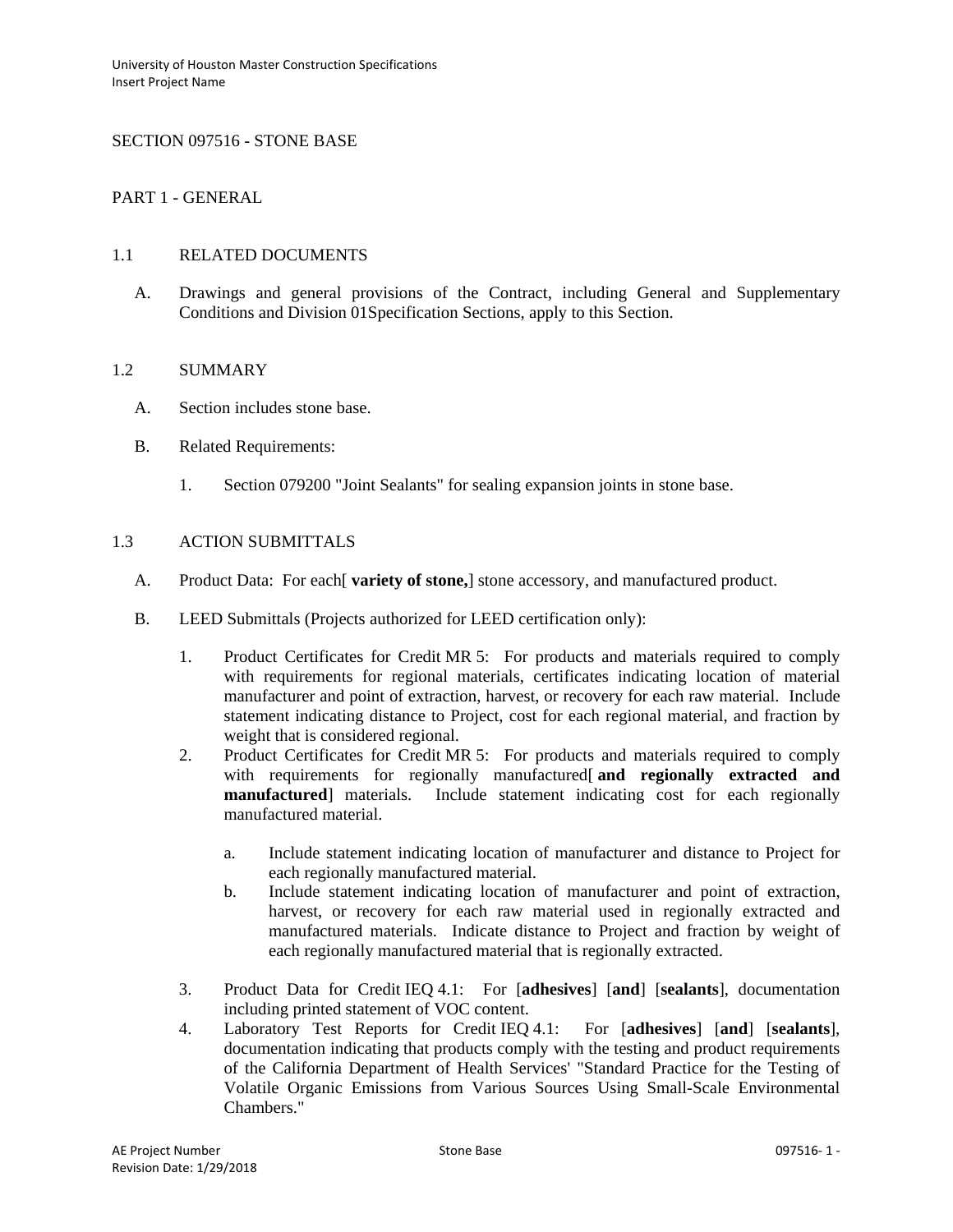- C. Shop Drawings: Show fabrication and installation details for stone base, including dimensions and profiles of stone units.
	- 1. Show locations and details of joints.
	- 2. Show locations and details of anchors, including locations of supporting construction.
- D. Samples for Initial Selection: For joint materials involving color selection.
- E. Samples for Verification:
	- 1. For each stone type indicated, in sets of Samples not less than 12 inches (300 mm) square. Include [**two**] [**three**] [**four**] [**five**] <**Insert number**> or more Samples in each set and show the full range of variations in appearance characteristics in completed Work.
	- 2. For each color of [**grout**] [**pointing mortar**] [**and**] [**sealant**] required.

## 1.4 INFORMATIONAL SUBMITTALS

- A. Qualification Data: For [**Installer**] [**fabricator**].
- B. Material Test Reports:
	- 1. Stone Test Reports: For[ **each**] stone variety proposed for use on Project, by a qualified testing agency, indicating compliance with required physical properties, other than abrasion resistance, according to referenced ASTM standards. Base reports on testing done within previous [**three**] [**five**] <**Insert number**> years.
	- 2. Sealant Compatibility and Adhesion Test Report: From sealant manufacturer indicating that sealants will not stain or damage stone. Include interpretation of test results and recommendations for primers and substrate preparation needed for adhesion.

## 1.5 QUALITY ASSURANCE

- A. Fabricator Qualifications: Shop that employs skilled workers who custom fabricate stone similar to that required for this Project, and whose products have a record of successful inservice performance.
- B. Installer Qualifications: Fabricator of stone base.
- C. Installer Qualifications: A firm or individual experienced in installing stone base similar in material, design, and extent to that indicated for this Project, whose work has a record of successful in-service performance.
- D. Mockups: Build mockups to demonstrate aesthetic effects and to set quality standards for fabrication and installation.
	- 1. Build mockup of typical wall area as shown on Drawings.
	- 2. Build mockup for stone base, not less than 72 inches (1800 mm) long.
	- 3. Subject to compliance with requirements, approved mockups may become part of the completed Work if undisturbed at time of Substantial Completion.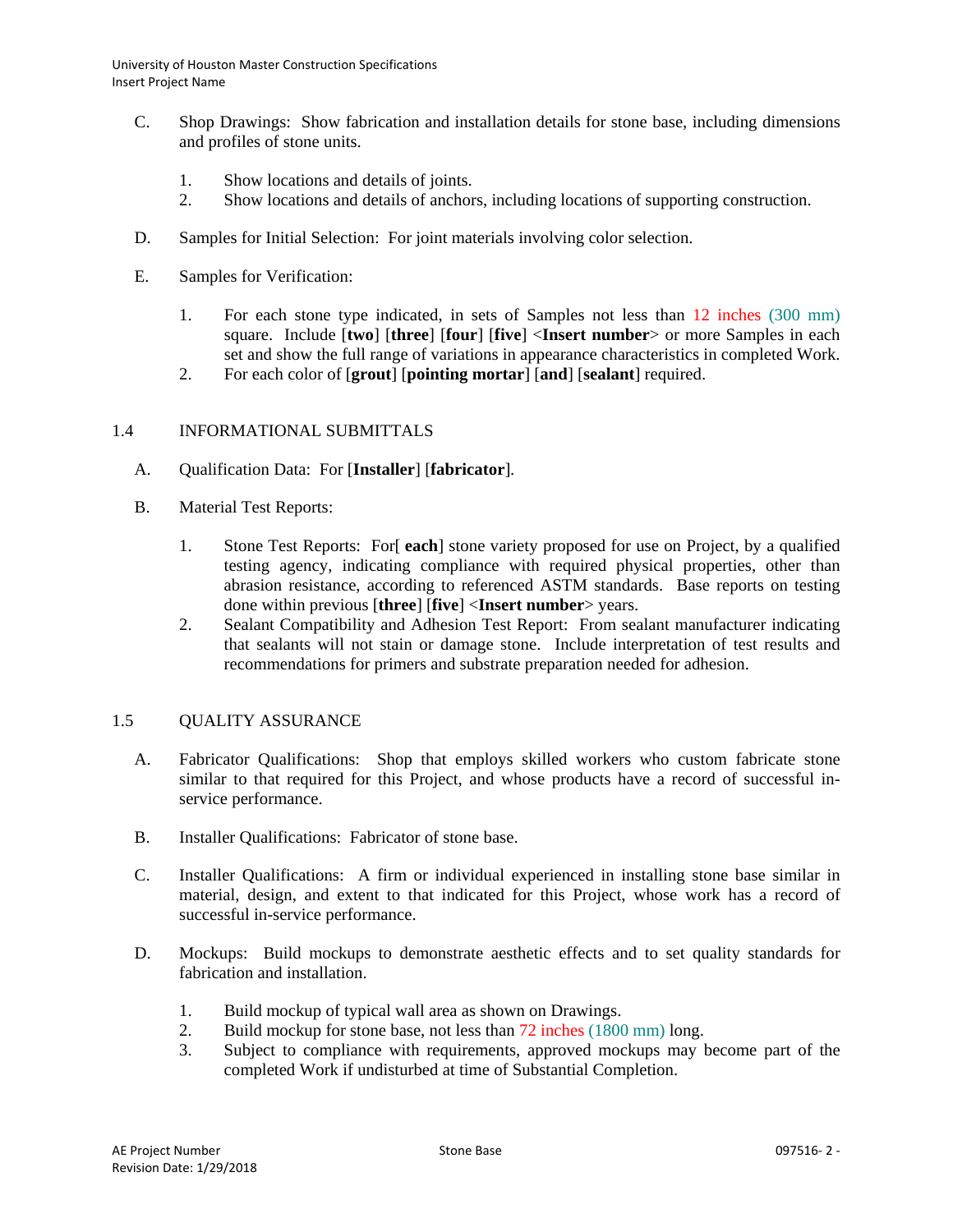### 1.6 PRECONSTRUCTION TESTING

A. Preconstruction Sealant Adhesion and Compatibility Testing: Submit to joint-sealant manufacturers, for compatibility and adhesion testing according to sealant manufacturer's standard testing methods and Section 079200 "Joint Sealants," Samples of materials that will contact or affect joint sealants.

### 1.7 DELIVERY, STORAGE, AND HANDLING

- A. Store and handle stone and related materials to prevent deterioration or damage due to moisture, temperature changes, contaminants, corrosion, breaking, chipping, and other causes.
- B. Mark stone units, on surface that will be concealed after installation, with designations used on Shop Drawings to identify individual stone units.
- C. Deliver sealants to Project site in original unopened containers labeled with manufacturer's name, product name and designation, color, expiration period, pot life, curing time, and mixing instructions for multicomponent materials.
- D. Store cementitious materials on elevated platforms, under cover, and in a dry location. Do not use cementitious materials that have become damp.

### 1.8 FIELD CONDITIONS

- A. Maintain air and material temperatures to comply with requirements of installation material manufacturers, but not less than  $50 \text{ deg } F$  (10 deg C) during installation and for seven days after completion.
- B. Field Measurements: Verify dimensions of construction to receive stone base by field measurements before fabrication and indicate measurements on Shop Drawings.

## 1.9 COORDINATION

A. Time delivery and installation of stone base to avoid extended on-site storage and to coordinate with work adjacent to stone base.

## PART 2 - PRODUCTS

### 2.1 MANUFACTURERS

- A. Source Limitations for Stone: Obtain[ **each variety of**] stone, [**regardless of finish,** ]from a single quarry[**, whether specified in this Section or in another Section of the Specifications,**] with resources to provide materials of consistent quality in appearance and physical properties.
	- 1. For stone types that include same list of varieties and sources, provide same variety from same source for each.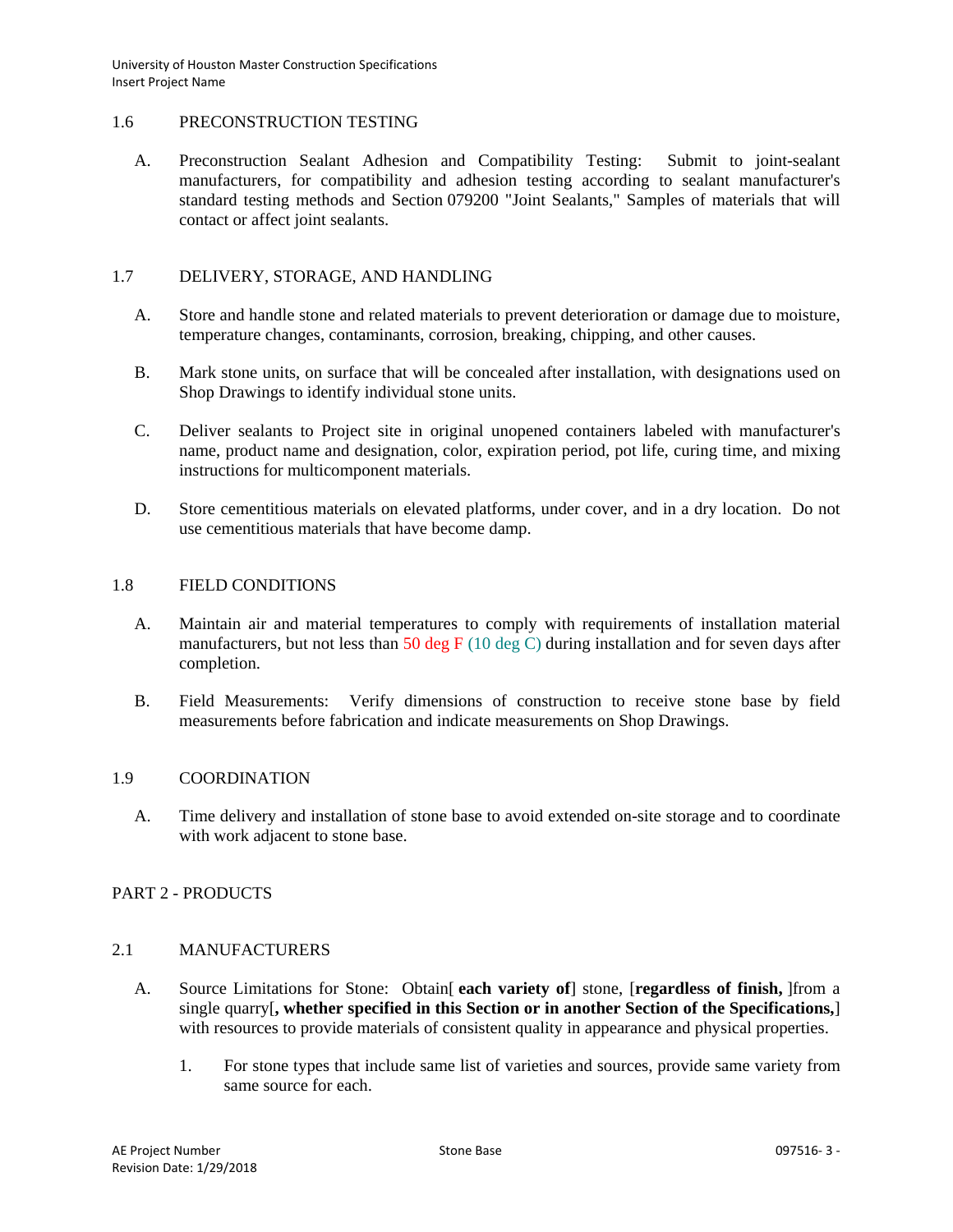B. Varieties and Sources: Subject to compliance with requirements, provide stone of varieties and from sources complying with Section 044200 "Exterior Stone Cladding."

### 2.2 GRANITE <**Insert drawing designation**>

- A. Material Standard: Comply with ASTM C 615.
- B. Regional Materials: Granite shall be fabricated within 500 miles (800 km) of Project site from stone that has been extracted within 500 miles (800 km) of Project site.
- C. Regional Materials: Granite shall be fabricated within 500 miles (800 km) of Project site.
- D. Description: Uniform, [**fine**] [**medium**]-grained, [**white**] [**pink**] [**gray**] [**black**] <**Insert color**> stone[ **without veining**].
- E. Varieties and Sources: Subject to compliance with requirements, [**provide the following**] [**provide one of the following**] [**available stone varieties that may be incorporated into the Work include, but are not limited to, the following**]:
	- 1. <**Insert, in separate subparagraphs, names of varieties and producers, distributors, or importers**>.
- F. Cut: [**Vein**] [**Fleuri**].
	- 1. Orientation of Veining: [**Horizontal**] [**Vertical**] [**As indicated**].
- G. Cut stone from one block or contiguous, matched blocks in which natural markings occur.
- H. Finish: [**Polished**] [**Honed**] [**Thermal**] [**As indicated**] [**Match Architect's sample**] <**Insert finish**>.
- I. Match Architect's samples for color, finish, and other stone characteristics relating to aesthetic effects.

#### 2.3 LIMESTONE <**Insert drawing designation**>

- A. Material Standard: Comply with ASTM C 568.
	- 1. Classification: [**I Low**] [**II Medium**] [**III High**] Density.
- B. Regional Materials: Limestone shall be fabricated within 500 miles (800 km) of Project site from stone that has been extracted within 500 miles (800 km) of Project site.
- C. Regional Materials: Limestone shall be fabricated within 500 miles (800 km) of Project site.
- D. Description: [**Dolomitic**] [**Oolitic**] [**Shell**] limestone.
- E. Varieties and Sources: Subject to compliance with requirements, [**provide the following**] [**provide one of the following**] [**available stone varieties that may be incorporated into the Work include, but are not limited to, the following**]: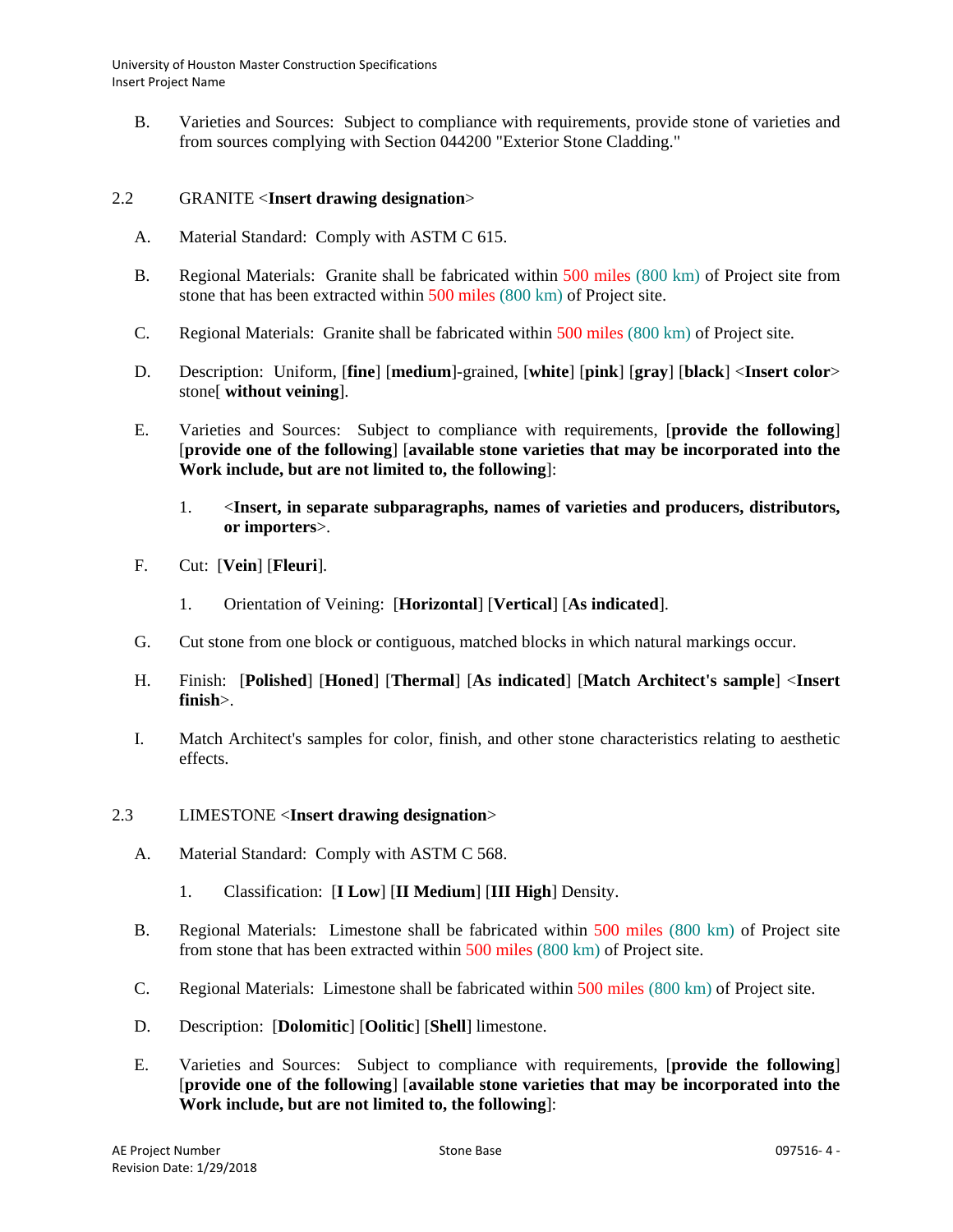- 1. <**Insert, in separate subparagraphs, names of varieties and producers, distributors, or importers**>.
- F. Varieties and Sources: Indiana oolitic limestone quarried in Lawrence, Monroe, or Owen Counties, Indiana.
	- 1. Indiana Oolitic Limestone Grade and Color: [**Select, buff**] [**Select, gray**] [**Standard, buff**] [**Standard, gray**] [**Rustic, buff**] [**Rustic, gray**] [**Variegated**], according to grade and color classification established by ILI.
- G. Cut: [**Vein**] [**Fleuri**].
	- 1. Orientation of Veining: [**Horizontal**] [**Vertical**] [**As indicated**].
- H. Cut stone from one block or contiguous, matched blocks in which natural markings occur.
- I. Finish: [**Smooth**] [**Sand rubbed**] [**Machine tooled, four bats per 1 inch (25 mm)**] [**Machine tooled, six bats per 1 inch (25 mm)**] [**Machine tooled, eight bats per 1 inch (25 mm)**] [**As indicated**] [**Match Architect's sample**] <**Insert finish**> [**, matching standard ILI finish**].
- J. Match Architect's samples for color, finish, and other stone characteristics relating to aesthetic effects.

## 2.4 MARBLE <**Insert drawing designation**>

- A. Material Standard: Comply with ASTM C 503[**, Classification I Calcite**] [**, Classification II Dolomite**] [**, Group A**] [**, Group B**] [**, Group C**] [**, Group D**].
- B. Regional Materials: Marble shall be fabricated within 500 miles (800 km) of Project site from stone that has been extracted within 500 miles (800 km) of Project site.
- C. Regional Materials: Marble shall be fabricated within 500 miles (800 km) of Project site.
- D. Description: Uniform, fine- to medium-grained, [**white**] <**Insert color**> stone with only slight veining.
- E. Varieties and Sources: Subject to compliance with requirements, [**provide the following**] [**provide one of the following**] [**available stone varieties that may be incorporated into the Work include, but are not limited to, the following**]:
	- 1. <**Insert, in separate subparagraphs, names of varieties and producers, distributors, or importers**>.
- F. Cut: [**Vein**] [**Fleuri**].
	- 1. Orientation of Veining: [**Horizontal**] [**Vertical**] [**As indicated**].
- G. Cut stone from one block or contiguous, matched blocks in which natural markings occur.
- H. Finish: [**Polished**] [**Honed**] [**As indicated**] [**Match Architect's sample**] <**Insert finish**>.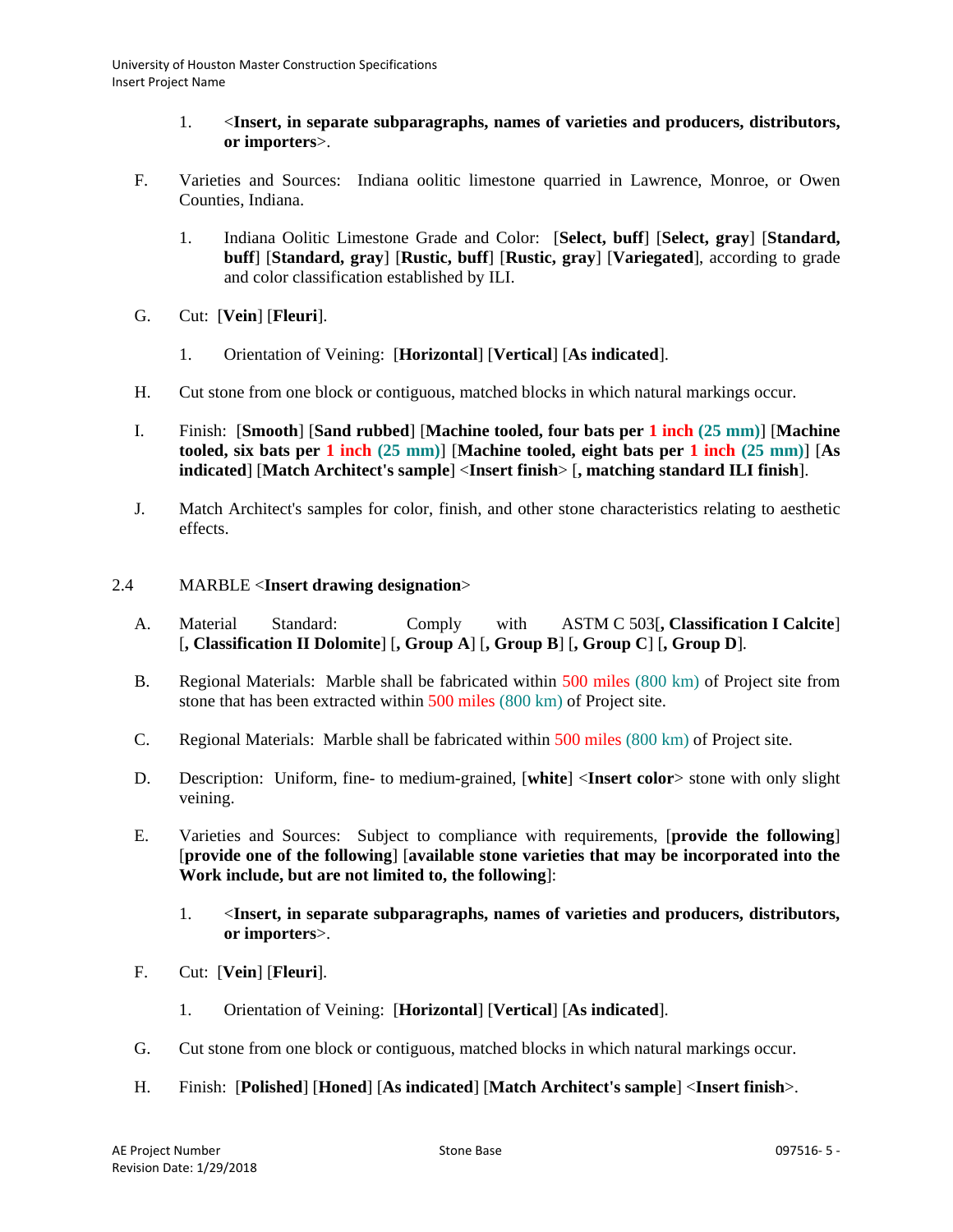I. Match Architect's samples for color, finish, and other stone characteristics relating to aesthetic effects.

## 2.5 QUARTZ-BASED STONE <**Insert drawing designation**>

- A. Material Standard: Comply with ASTM C 616, [**Classification I Sandstone**] [**Classification II Quartzitic Sandstone**] [**Classification III Quartzite**] [**, except for minimum free silica content**].
- B. Regional Materials: Quartz-based stone shall be fabricated within 500 miles (800 km) of Project site from stone that has been extracted within 500 miles (800 km) of Project site.
- C. Regional Materials: Quartz-based stone shall be fabricated within 500 miles (800 km) of Project site.
- D. Varieties and Sources: Subject to compliance with requirements, [**provide the following**] [**provide one of the following**] [**available stone varieties that may be incorporated into the Work include, but are not limited to, the following**]:
	- 1. <**Insert, in separate subparagraphs, names of varieties and producers, distributors, or importers**>.
- E. Finish: [**Sand rubbed**] [**Natural cleft**] [**Thermal**] [**As indicated**] [**Match Architect's sample**] <**Insert finish**>.
- F. Match Architect's samples for color, finish, and other stone characteristics relating to aesthetic effects.

### 2.6 SERPENTINE <**Insert drawing designation**>

- A. Material Standard: Comply with ASTM C 1526, [**Classification I Exterior**] [**Classification II Interior**].
- B. Regional Materials: Serpentine shall be fabricated within 500 miles (800 km) of Project site from stone that has been extracted within 500 miles (800 km) of Project site.
- C. Regional Materials: Serpentine shall be fabricated within 500 miles (800 km) of Project site.
- D. Varieties and Sources: Subject to compliance with requirements, [**provide the following**] [**provide one of the following**] [**available stone varieties that may be incorporated into the Work include, but are not limited to, the following**]:
	- 1. <**Insert, in separate subparagraphs, names of varieties and producers, distributors, or importers**>.
- E. Cut stone from one block or contiguous, matched blocks in which natural markings occur.
- F. Finish: [**Polished**] [**Honed**] [**As indicated**] [**Match Architect's sample**] <**Insert finish**>.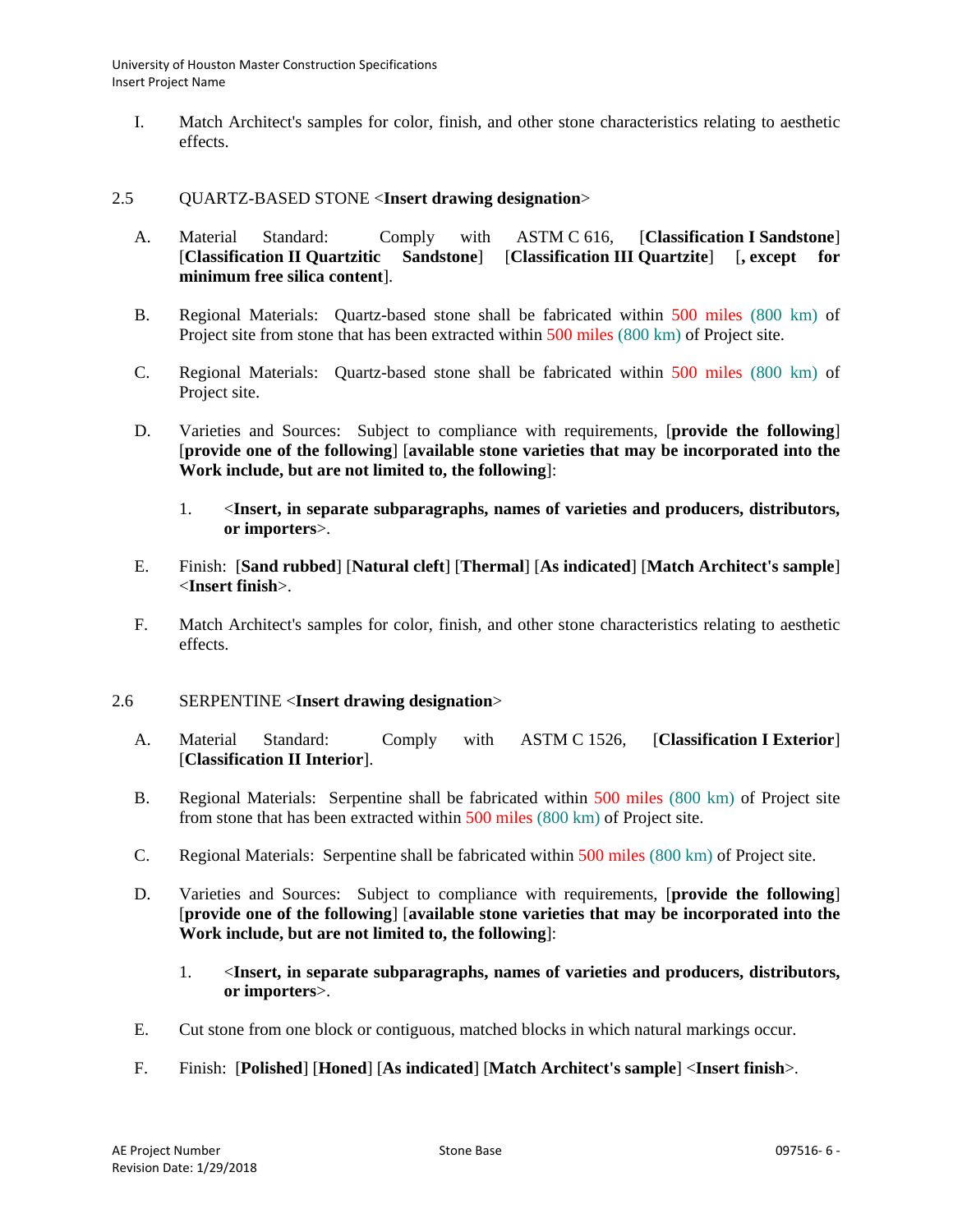G. Match Architect's samples for color, finish, and other stone characteristics relating to aesthetic effects.

### 2.7 SLATE <**Insert drawing designation**>

- A. Material Standard: Comply with ASTM C 629, [**Classification I Exterior**] [**Classification II Interior**].
- B. Regional Materials: Slate shall be fabricated within 500 miles (800 km) of Project site from stone that has been extracted within 500 miles (800 km) of Project site.
- C. Regional Materials: Slate shall be fabricated within 500 miles (800 km) of Project site.
- D. Description: [**Black**] [**Blue-black**] [**Gray**] [**Blue-gray**] [**Green**] [**Purple**] [**Mottled purple and green**] [**Red**] slate with a fine, even grain[ **and unfading color,**] from clear, sound stock.
- E. Varieties and Sources: Subject to compliance with requirements, [**provide the following**] [**provide one of the following**] [**available stone varieties that may be incorporated into the Work include, but are not limited to, the following**]:
	- 1. <**Insert, in separate subparagraphs, names of varieties and producers, distributors, or importers**>.
- F. Finish: [**Honed**] [**Sand rubbed**] [**Natural cleft**] [**As indicated**] [**Match Architect's sample**] <**Insert finish**>.
- G. Match Architect's samples for color, finish, and other stone characteristics relating to aesthetic effects.

#### 2.8 TRAVERTINE <**Insert drawing designation**>

- A. Material Standard: Comply with ASTM C 1527, [**Classification I Exterior**] [**Classification II Interior**].
- B. Regional Materials: Travertine shall be fabricated within 500 miles (800 km) of Project site from stone that has been extracted within 500 miles (800 km) of Project site.
- C. Regional Materials: Travertine shall be fabricated within 500 miles (800 km) of Project site.
- D. Varieties and Sources: Subject to compliance with requirements, [**provide the following**] [**provide one of the following**] [**available stone varieties that may be incorporated into the Work include, but are not limited to, the following**]:
	- 1. <**Insert, in separate subparagraphs, names of varieties and producers, distributors, or importers**>.
- E. Cut: [**Vein**] [**Fleuri**].
	- 1. Orientation of Veining: [**Horizontal**] [**Vertical**] [**As indicated**].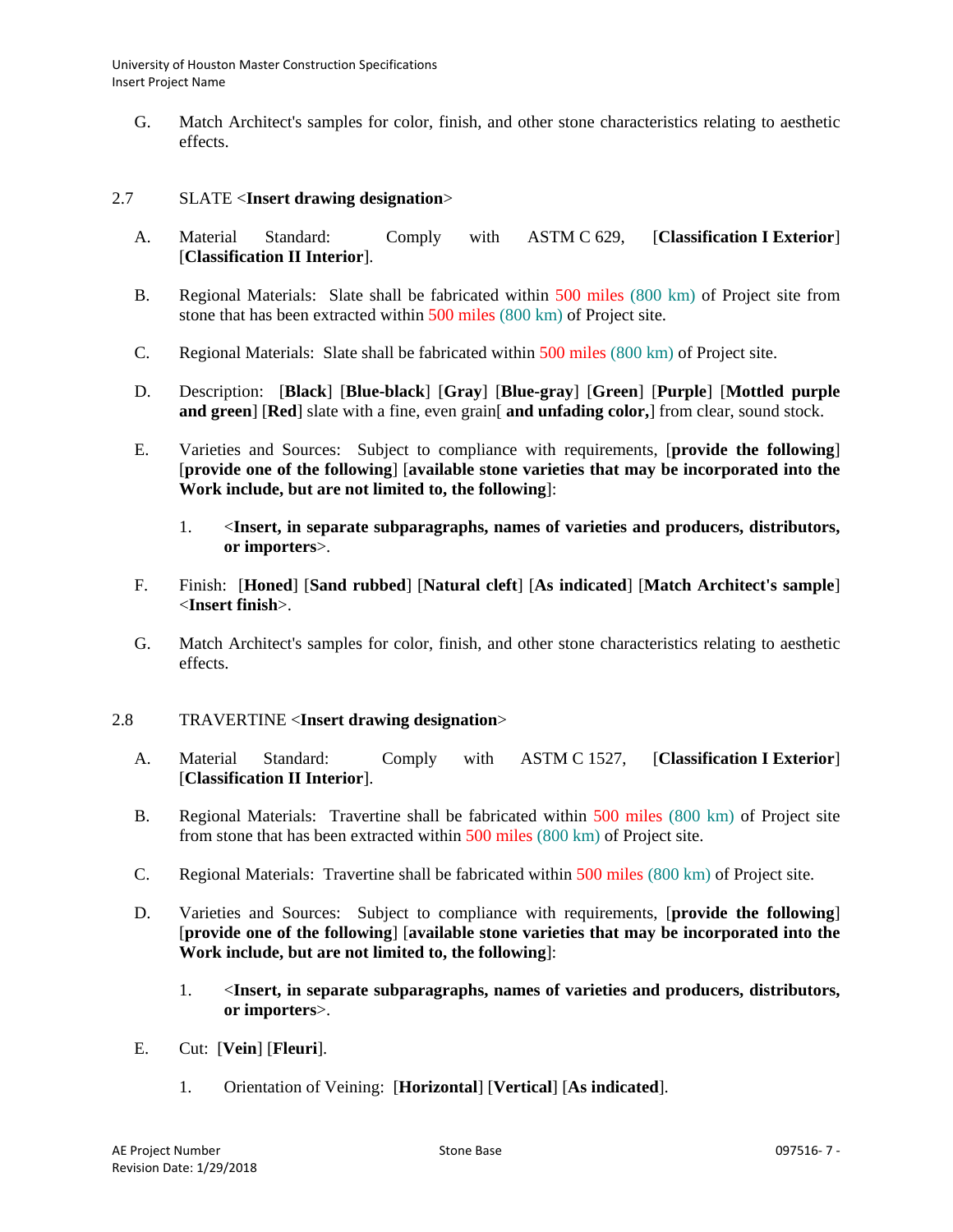- F. Cut stone from one block or contiguous, matched blocks in which natural markings occur.
- G. Filling: Fill pores on faces of stone with cementitious filler of color [**selected by Architect**] [**matching Architect's sample**].
- H. Finish: [**Polished**] [**Honed**] [**As indicated**] [**Match Architect's sample**] <**Insert finish**>.
- I. Match Architect's samples for color, finish, and other stone characteristics relating to aesthetic effects.

## 2.9 OTHER STONE <**Insert drawing designation**>

- A. Material Standards:
	- 1. Maximum Absorption per ASTM C 97/C 97M: <**Insert required value**>.
	- 2. Minimum Compressive Strength per ASTM C 170/C 170M: <**Insert required value**>.
	- 3. Minimum Flexural Strength per ASTM C 880/C 880M: <**Insert required value**>.
- B. Regional Materials: Stone shall be fabricated within 500 miles (800 km) of Project site from stone that has been extracted within 500 miles (800 km) of Project site.
- C. Regional Materials: Stone shall be fabricated within 500 miles (800 km) of Project site.
- D. Varieties and Sources: Subject to compliance with requirements, [**provide the following**] [**provide one of the following**] [**available stone varieties that may be incorporated into the Work include, but are not limited to, the following**]:
	- 1. <**Insert, in separate subparagraphs, names of varieties and producers, distributors, or importers**>.
- E. Finish: [**Polished**] [**Honed**] [**Sand rubbed**] [**Natural cleft**] [**As indicated**] [**Match Architect's sample**] <**Insert finish**>.
- F. Match Architect's samples for color, finish, and other stone characteristics relating to aesthetic effects.

#### 2.10 SETTING MATERIALS

- A. Molding Plaster: ASTM C 59/C 59M.
- B. Portland Cement: ASTM C 150, Type I or Type II.
	- 1. Low-Alkali Cement: Not more than 0.60 percent total alkali when tested according to ASTM C 114.
- C. Hydrated Lime: ASTM C 207, Type S.
- D. Aggregate: ASTM C 144.
- E. Water: Potable.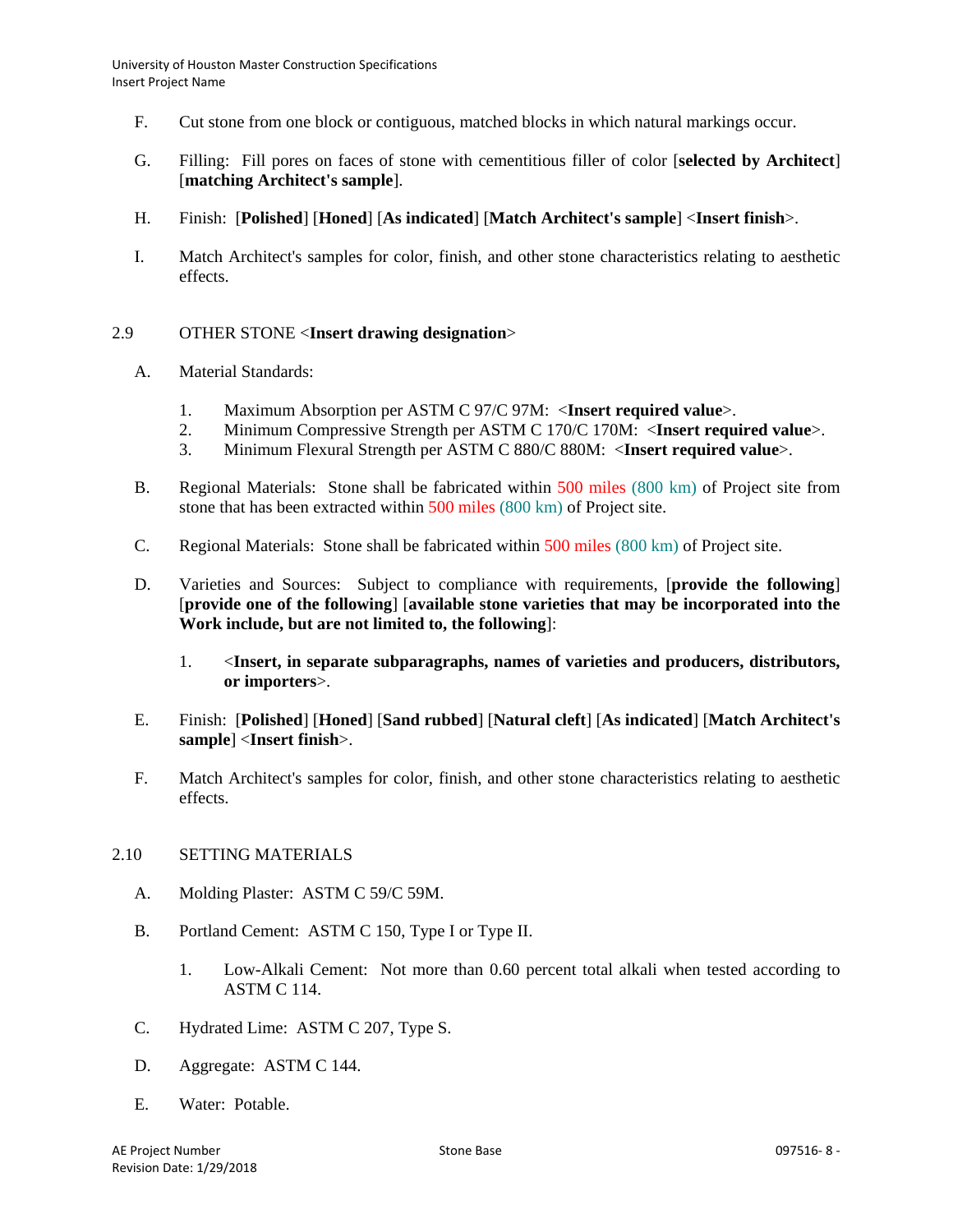- F. Adhesives, General: Use only adhesives formulated for stone and ceramic tile and recommended by their manufacturer for the application indicated.
- G. Organic Adhesive: ANSI A136.1, Type I[**.**][**, with a VOC content of 65 g/L or less.**][**, that complies with the testing and product requirements of the California Department of Health Services' "Standard Practice for the Testing of Volatile Organic Emissions from Various Sources Using Small-Scale Environmental Chambers."**]
	- 1. [Manufacturers:](http://www.specagent.com/LookUp/?ulid=6746&mf=04&src=wd) Subject to compliance with requirements, [**provide products by the following**] [**provide products by one of the following**] [**available manufacturers offering products that may be incorporated into the Work include, but are not limited to, the following**]:
		- a. [Boiardi Products; a QEP company.](http://www.specagent.com/LookUp/?uid=123456835424&mf=04&src=wd)
		- b. [Bostik, Inc.](http://www.specagent.com/LookUp/?uid=123456835425&mf=04&src=wd)
		- c. [C-Cure.](http://www.specagent.com/LookUp/?uid=123456835426&mf=04&src=wd)
		- d. [Custom Building Products.](http://www.specagent.com/LookUp/?uid=123456835427&mf=04&src=wd)
		- e. [DAP Inc.](http://www.specagent.com/LookUp/?uid=123456835428&mf=04&src=wd)
		- f. [Jamo Inc.](http://www.specagent.com/LookUp/?uid=123456835429&mf=04&src=wd)
		- g. [Laticrete International, Inc.](http://www.specagent.com/LookUp/?uid=123456835430&mf=04&src=wd)
		- h. [MAPEI Corporation.](http://www.specagent.com/LookUp/?uid=123456835431&mf=04&src=wd)
		- i. [Mer-Krete Systems; ParexLahabra, Inc.](http://www.specagent.com/LookUp/?uid=123456835432&mf=04&src=wd)
		- j. [Prospec; Bonsal American; a division of Oldcastle Architectural Products Group.](http://www.specagent.com/LookUp/?uid=123456835433&mf=04&src=wd)
		- k. [Southern Grouts & Mortars, Inc.](http://www.specagent.com/LookUp/?uid=123456835434&mf=04&src=wd)
		- l. [TEC, Specialty Construction Brands, Inc.; an H. B. Fuller company.](http://www.specagent.com/LookUp/?uid=123456835435&mf=04&src=wd)
		- m. <**Insert manufacturer's name**>.
- H. Water-Cleanable Epoxy Adhesive: ANSI A118.3[**.**][**, with a VOC content of 65 g/L or less.**][**, that complies with the testing and product requirements of the California Department of Health Services' "Standard Practice for the Testing of Volatile Organic Emissions from Various Sources Using Small-Scale Environmental Chambers."**]
	- 1. [Manufacturers:](http://www.specagent.com/LookUp/?ulid=6747&mf=04&src=wd) Subject to compliance with requirements, [**provide products by the following**] [**provide products by one of the following**] [**available manufacturers offering products that may be incorporated into the Work include, but are not limited to, the following**]:
		- a. [Boiardi Products; a QEP company.](http://www.specagent.com/LookUp/?uid=123456835436&mf=04&src=wd)
		- b. [Bonstone Materials Corporation.](http://www.specagent.com/LookUp/?uid=123456835437&mf=04&src=wd)
		- c. [Bostik, Inc.](http://www.specagent.com/LookUp/?uid=123456835438&mf=04&src=wd)
		- d. [C-Cure.](http://www.specagent.com/LookUp/?uid=123456835439&mf=04&src=wd)
		- e. [Custom Building Products.](http://www.specagent.com/LookUp/?uid=123456835440&mf=04&src=wd)
		- f. [Jamo Inc.](http://www.specagent.com/LookUp/?uid=123456835441&mf=04&src=wd)
		- g. [Laticrete International, Inc.](http://www.specagent.com/LookUp/?uid=123456835442&mf=04&src=wd)
		- h. [MAPEI Corporation.](http://www.specagent.com/LookUp/?uid=123456835443&mf=04&src=wd)
		- i. [Mer-Krete Systems; ParexLahabra, Inc.](http://www.specagent.com/LookUp/?uid=123456835444&mf=04&src=wd)
		- j. [Prospec; Bonsal American; a division of Oldcastle Architectural Products Group.](http://www.specagent.com/LookUp/?uid=123456835445&mf=04&src=wd)
		- k. [Summitville Tiles,](http://www.specagent.com/LookUp/?uid=123456835446&mf=04&src=wd) Inc.
		- l. [TEC, Specialty Construction Brands, Inc.; an H. B. Fuller company.](http://www.specagent.com/LookUp/?uid=123456835447&mf=04&src=wd)
		- m. <**Insert manufacturer's name**>.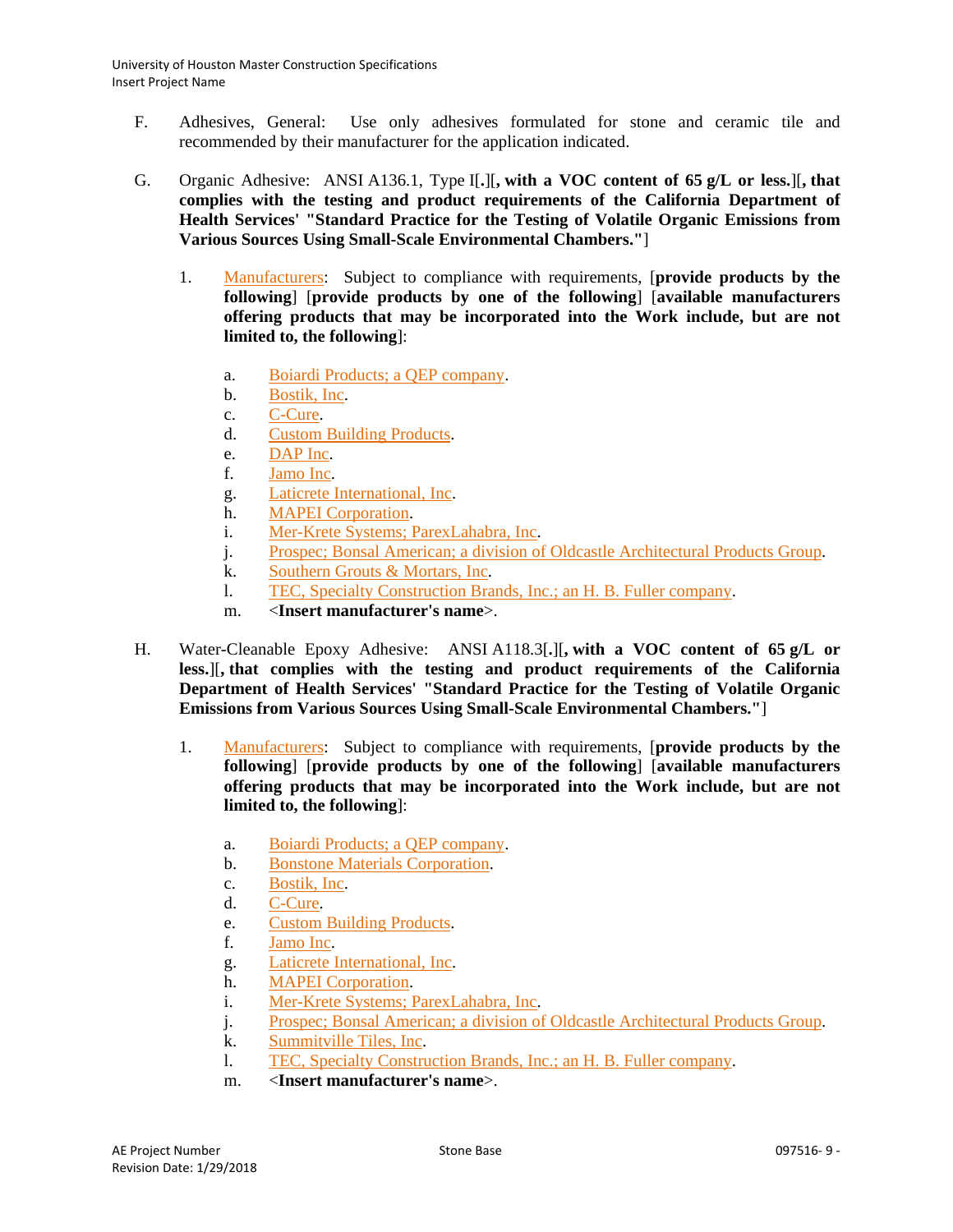- I. Stone Adhesive: Two-part, [**epoxy-resin**] [**or**] [**polyester-resin**] stone adhesive with an initial set time of not more than two hours at 70 deg F (21 deg C)[**.**][**, and with a VOC content of 65 g/L or less.**][**, that complies with the testing and product requirements of the California Department of Health Services' "Standard Practice for the Testing of Volatile Organic Emissions from Various Sources Using Small-Scale Environmental Chambers."**]
	- 1. Color: [**Clear**] [**Match stone**].
	- 2. [Products:](http://www.specagent.com/LookUp/?ulid=6748&mf=04&src=wd) Subject to compliance with requirements, [**provide the following**] [**provide one of the following**] [**available products that may be incorporated into the Work include, but are not limited to, the following**]:
		- a. Epoxy Adhesive: [Akemi North America;](http://www.specagent.com/LookUp/?uid=123456835448&mf=04&src=wd) Akepox.
		- b. Epoxy Adhesive: [SikeAxson,](http://www.specagent.com/LookUp/?uid=123456835449&mf=04&src=wd) Wood & Stone Company; Adekit 130.
		- c. Epoxy Adhesive: Bonstone Materials Corporation; Touchstone Last Patch.
		- d. Epoxy Adhesive: [Bonstone Materials Corporation;](http://www.specagent.com/LookUp/?uid=123456835450&mf=04&src=wd) Touchstone Ratio Pac Clear Gel Epoxy.
		- e. Epoxy Adhesive: <**Insert manufacturer's name; product name or designation**>.
		- f. Polyester Adhesive: [Akemi North America;](http://www.specagent.com/LookUp/?uid=123456835448&mf=04&src=wd) Platinum Clear Polyester Adhesive.
		- g. Polyester Adhesive: SikeAxson, Wood & Stone Company; Wood & Stone Polyester.
		- h. Polyester Adhesive: [Bonstone Materials Corporation;](http://www.specagent.com/LookUp/?uid=123456835450&mf=04&src=wd) Gripstone L-200KG.
		- i. Polyester Adhesive: <**Insert manufacturer's name; product name or designation**>.

## 2.11 GROUT

- A. Grout Colors: [**Match stone**] [**As indicated by manufacturer's designations**] [**Match Architect's samples**] [**As selected by Architect from manufacturer's full range**].
- B. Sand-Portland Cement Grout: ANSI A108.10, composed of white or gray cement and white or colored aggregate to produce required color.
- C. Standard Cement Grout: ANSI A118.6, packaged.
	- 1. Grout Type: [**Sanded**] [**Unsanded**].
- D. Polymer-Modified Tile Grout: ANSI A118.7, packaged.
	- 1. [Manufacturers:](http://www.specagent.com/LookUp/?ulid=6749&mf=04&src=wd) Subject to compliance with requirements, [**provide products by the following**] [**provide products by one of the following**] [**available manufacturers offering products that may be incorporated into the Work include, but are not limited to, the following**]:
		- a. [Bostik, Inc.](http://www.specagent.com/LookUp/?uid=123456835451&mf=04&src=wd)
		- b. [C-Cure.](http://www.specagent.com/LookUp/?uid=123456835452&mf=04&src=wd)
		- c. [Custom Building Products.](http://www.specagent.com/LookUp/?uid=123456835453&mf=04&src=wd)
		- d. [DAP Inc.](http://www.specagent.com/LookUp/?uid=123456835454&mf=04&src=wd)
		- e. [Jamo Inc.](http://www.specagent.com/LookUp/?uid=123456835455&mf=04&src=wd)
		- f. [Laticrete International, Inc.](http://www.specagent.com/LookUp/?uid=123456835456&mf=04&src=wd)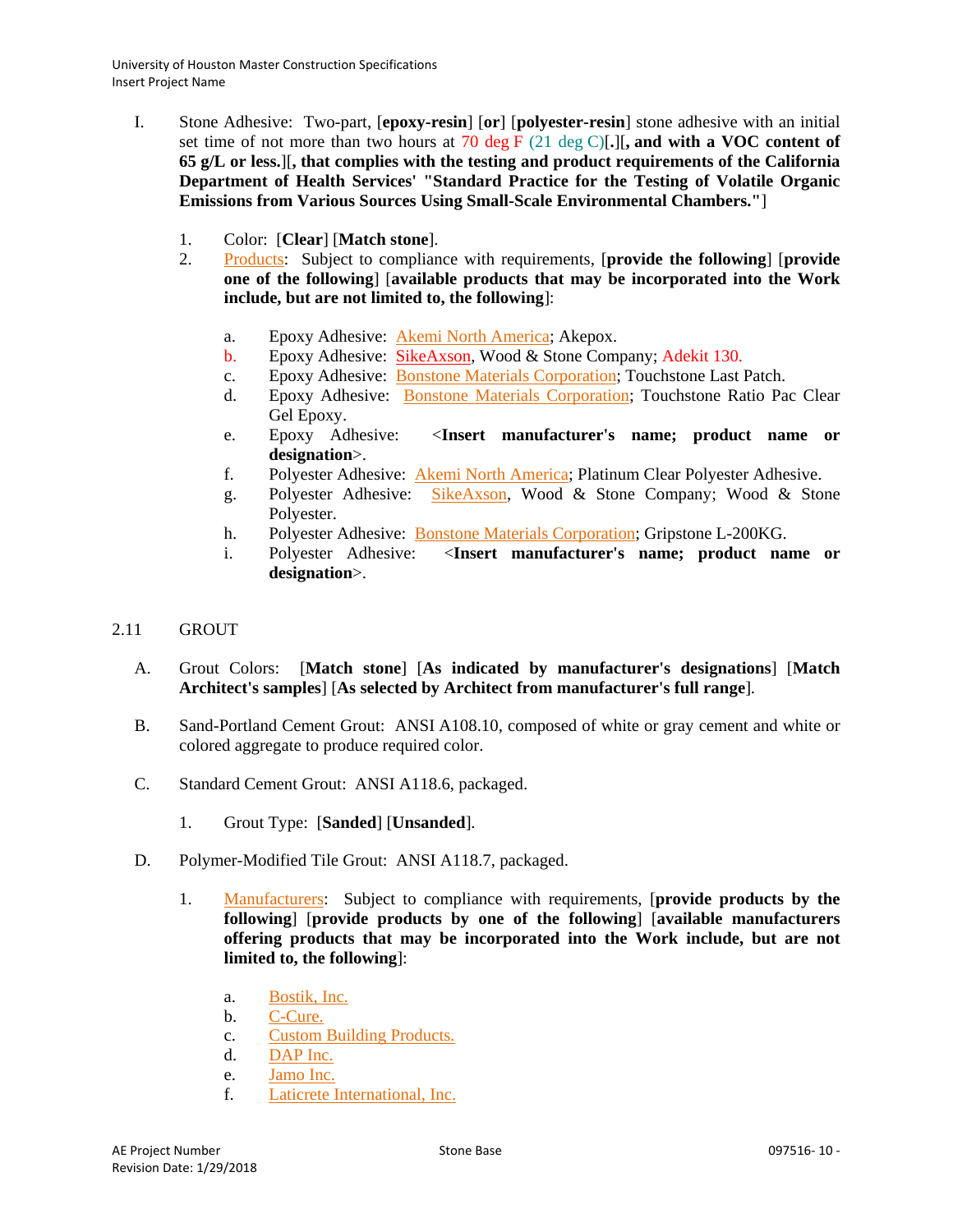- g. [MAPEI Corporation.](http://www.specagent.com/LookUp/?uid=123456835457&mf=04&src=wd)
- h. [Mer-Krete Systems; ParexLahabra, Inc.](http://www.specagent.com/LookUp/?uid=123456835458&mf=04&src=wd)
- i. [Prospec; Bonsal American; a division of Oldcastle Architectural Products Group.](http://www.specagent.com/LookUp/?uid=&mf=04&src=wd)
- j. [Southern Grouts & Mortars, Inc.](http://www.specagent.com/LookUp/?uid=123456835460&mf=04&src=wd)
- k. [Summitville Tiles, Inc.](http://www.specagent.com/LookUp/?uid=123456835461&mf=04&src=wd)
- l. [TEC, Specialty Construction Brands, Inc.; an H. B. Fuller company.](http://www.specagent.com/LookUp/?uid=123456835462&mf=04&src=wd)
- m. <**Insert manufacturer's name**>.
- 2. Polymer Type: [**Acrylic resin**] [**or**] [**ethylene vinyl acetate**], in dry, redispersible form, packaged with other dry ingredients.
- 3. Polymer Type: [**Acrylic resin**] [**or**] [**styrene-butadiene rubber**] in liquid-latex form for addition to packaged dry-grout mix.
- 4. Grout Type: [**Sanded**] [**Unsanded**].
- E. Water-Cleanable Epoxy Grout: ANSI A118.3, packaged, chemical-resistant, water-cleanable, tile-setting and -grouting epoxy.
	- 1. [Manufacturers:](http://www.specagent.com/LookUp/?ulid=6750&mf=04&src=wd) Subject to compliance with requirements, [**provide products by the following**] [**provide products by one of the following**] [**available manufacturers offering products that may be incorporated into the Work include, but are not limited to, the following**]:
		- a. [Boiardi Products; a QEP company.](http://www.specagent.com/LookUp/?uid=123456835463&mf=04&src=wd)
		- b. [Bostik, Inc.](http://www.specagent.com/LookUp/?uid=123456835464&mf=04&src=wd)
		- c. [C-Cure.](http://www.specagent.com/LookUp/?uid=123456835465&mf=04&src=wd)
		- d. [Custom Building Products.](http://www.specagent.com/LookUp/?uid=123456835466&mf=04&src=wd)
		- e. [Jamo Inc.](http://www.specagent.com/LookUp/?uid=123456835467&mf=04&src=wd)
		- f. [Laticrete International, Inc.](http://www.specagent.com/LookUp/?uid=123456835468&mf=04&src=wd)
		- g. [MAPEI Corporation.](http://www.specagent.com/LookUp/?uid=123456835469&mf=04&src=wd)
		- h. [Mer-Krete Systems; ParexLahabra, Inc.](http://www.specagent.com/LookUp/?uid=123456835470&mf=04&src=wd)
		- i. [Prospec; Bonsal American; a division of Oldcastle Architectural Products Group.](http://www.specagent.com/LookUp/?uid=123456835471&mf=04&src=wd)
		- j. [Summitville Tiles, Inc.](http://www.specagent.com/LookUp/?uid=123456835473&mf=04&src=wd)
		- k. [TEC, Specialty Construction Brands, Inc.; an H. B. Fuller company.](http://www.specagent.com/LookUp/?uid=123456835472&mf=04&src=wd)
		- l. <**Insert manufacturer's name**>.

# 2.12 POINTING MORTAR MATERIALS

- A. Portland Cement: ASTM C 150, Type I or Type II. Provide natural color or white cement as required to produce mortar color indicated.
	- 1. Low-Alkali Cement: Not more than 0.60 percent total alkali when tested according to ASTM C 114.
- B. Hydrated Lime: ASTM C 207, Type S.
- C. Mortar Pigments: Natural and synthetic iron oxides and chromium oxides, compounded for use in mortar mixes and complying with ASTM C 979. Pigments shall have a record of satisfactory performance in mortar.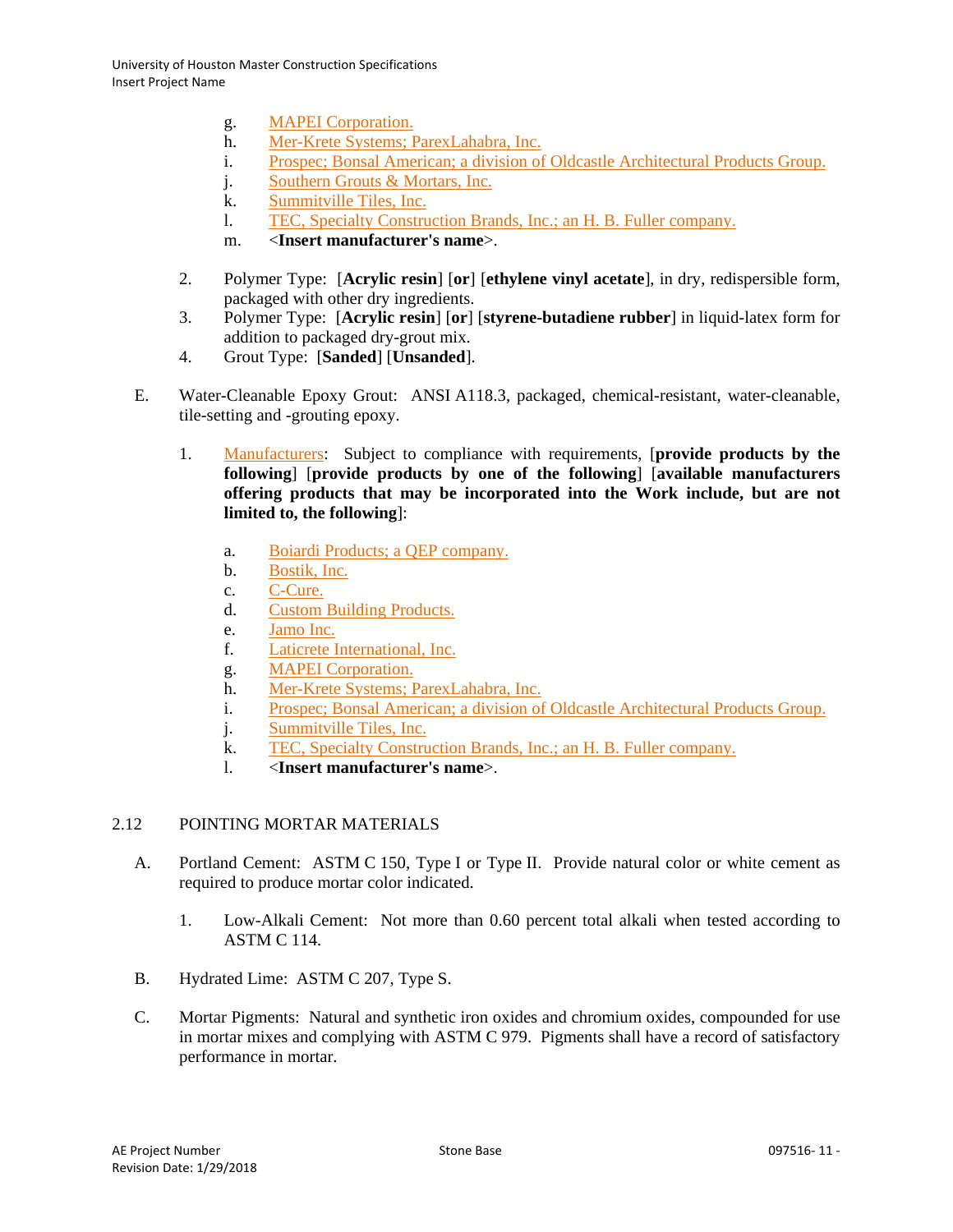- 1. [Products:](http://www.specagent.com/LookUp/?ulid=6751&mf=04&src=wd) Subject to compliance with requirements, [**provide the following**] [**provide one of the following**] [**available products that may be incorporated into the Work include, but are not limited to, the following**]:
	- a. [Davis Colors;](http://www.specagent.com/LookUp/?uid=123456835474&mf=04&src=wd) True Tone Mortar Colors.
	- b. [Lanxess Corporation;](http://www.specagent.com/LookUp/?uid=123456835475&mf=04&src=wd) Bayferrox Iron Oxide Pigments.
	- c. [Solomon Colors;](http://www.specagent.com/LookUp/?uid=123456835476&mf=04&src=wd) SGS Mortar Colors.
	- d. <**Insert manufacturer's name; product name or designation**>.
- D. Portland Cement-Lime Mix: Packaged blend of portland cement and hydrated lime.
- E. Colored Portland Cement-Lime Mix: Packaged blend of portland cement, hydrated lime, and mortar pigments. Use a mix of formulation required to produce color indicated or, if not indicated, as selected from manufacturer's standard formulations. Pigments shall not exceed 10 percent of portland cement by weight.
	- 1. [Products:](http://www.specagent.com/LookUp/?ulid=6752&mf=04&src=wd) Subject to compliance with requirements, [**provide the following**] [**provide one of the following**] [**available products that may be incorporated into the Work include, but are not limited to, the following**]:
		- a. [Holcim \(US\) Inc.;](http://www.specagent.com/LookUp/?uid=123456835477&mf=04&src=wd) Rainbow Mortamix Custom Color Cement/Lime.
		- b. [Lafarge North America Inc.;](http://www.specagent.com/LookUp/?uid=123456835478&mf=04&src=wd) Eaglebond.
		- c. [Lehigh Cement Company;](http://www.specagent.com/LookUp/?uid=123456835479&mf=04&src=wd) Lehigh Custom Color Portland/Lime Cement.
		- d. <**Insert manufacturer's name; product name or designation**>.
- F. Aggregate: ASTM C 144, except with 100 percent passing No. 16 (1.18-mm) sieve.
	- 1. White Aggregates: Natural white sand or ground white stone.
	- 2. Colored Aggregates: Natural-colored sand or ground marble, granite, or other durable stone; of color necessary to produce required mortar color.
- G. Water: Potable.

## 2.13 SEALANTS

- A. Joint Sealants: Manufacturer's standard sealants of characteristics indicated below that comply with applicable requirements in Section 079200 "Joint Sealants" and will not stain the stone they are applied to.
	- 1. Mildew-Resistant Joint Sealant: [**Mildew resistant, single component, nonsag, neutral curing, silicone**] [**Single component, nonsag, mildew resistant, acid curing, silicone**] <**Insert joint sealant**>.
	- 2. Joint Sealant: [**Latex**] [**Acrylic based**] [**Butyl rubber based**] [**Single component, nonsag, neutral curing, silicone; Class 25**] <**Insert joint sealant**>.
	- 3. VOC Content: [**250**] <**Insert value**> g/L or less.
	- 4. Sealants shall comply with the testing and product requirements of the California Department of Health Services' "Standard Practice for the Testing of Volatile Organic Emissions from Various Sources Using Small-Scale Environmental Chambers."
	- 5. Colors: Provide colors of exposed sealants to match other joints in stone adjoining sealed joints unless otherwise indicated.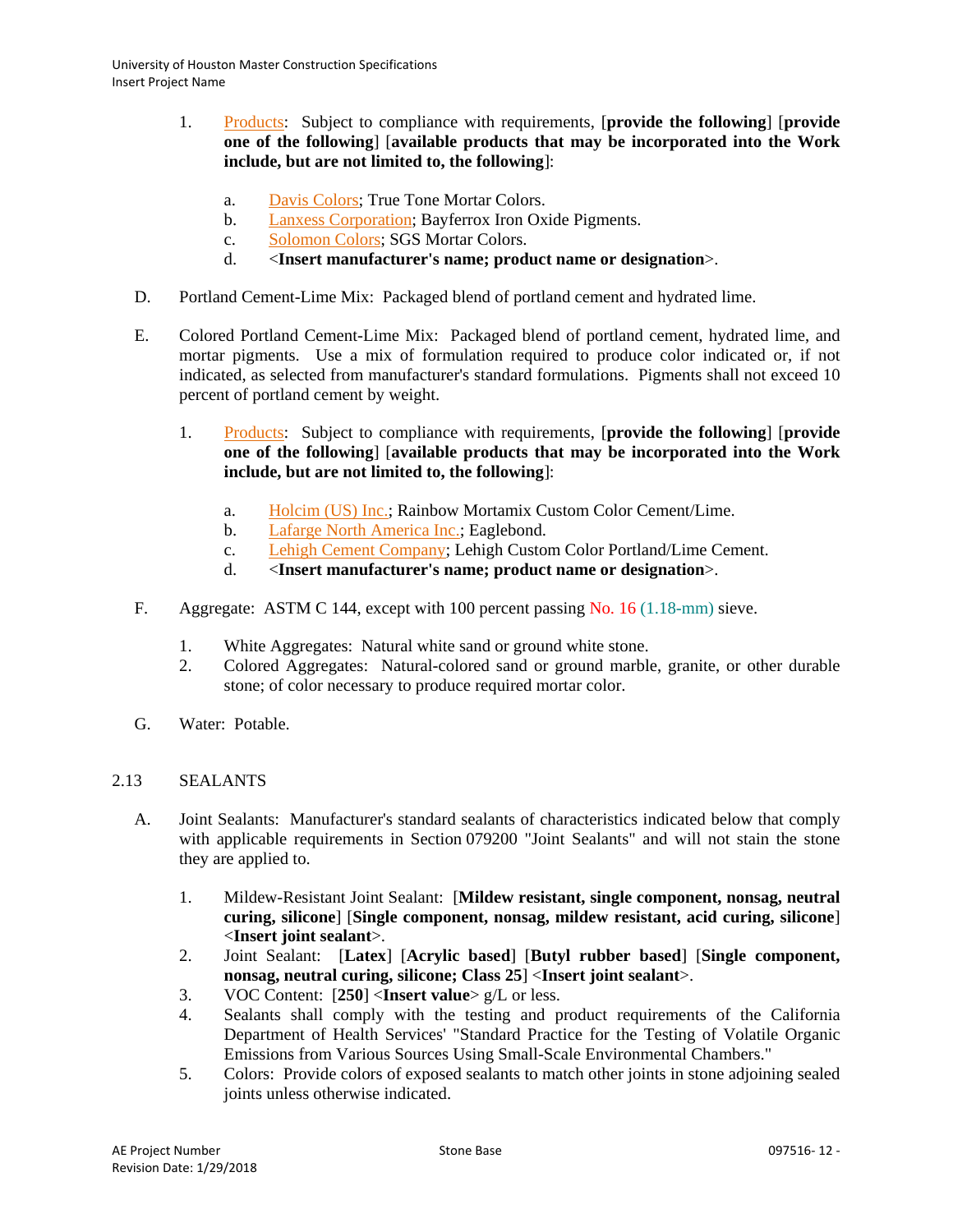### 2.14 STONE ANCHORS AND ATTACHMENTS

A. Wire Tiebacks: [**No. 9 AWG copper or copper-alloy**] [**or**] [**0.120-inch- (3.0-mm-) diameter, stainless-steel**] wire.

### 2.15 STONE ACCESSORIES

- A. Temporary Setting Shims: Rigid plastic shims, nonstaining to stone, sized to suit joint thickness.
- B. Cleaner: Stone cleaner specifically formulated for stone types, finishes, and applications indicated, as recommended by stone producer. Do not use cleaning compounds containing acids, caustics, harsh fillers, or abrasives.
- C. Stone Sealer: Colorless, stain-resistant sealer that does not affect color or physical properties of stone surfaces, as recommended by stone producer for application indicated.
	- 1. [Manufacturers:](http://www.specagent.com/LookUp/?ulid=6753&mf=04&src=wd) Subject to compliance with requirements, [**provide products by the following**] [**provide products by one of the following**] [**available manufacturers offering products that may be incorporated into the Work include, but are not limited to, the following**]:
		- a. [Bostik, Inc.](http://www.specagent.com/LookUp/?uid=123456835480&mf=04&src=wd)
		- b. [Custom Building Products.](http://www.specagent.com/LookUp/?uid=123456835481&mf=04&src=wd)
		- c. [Hillyard, Inc.](http://www.specagent.com/LookUp/?uid=123456835482&mf=04&src=wd)
		- d. [HMK Stone Care; ACI International.](http://www.specagent.com/LookUp/?uid=123456835483&mf=04&src=wd)
		- e. [Miracle Sealants Company.](http://www.specagent.com/LookUp/?uid=123456835484&mf=04&src=wd)
		- f. [Stone Care International.](http://www.specagent.com/LookUp/?uid=123456835485&mf=04&src=wd)
		- g. [Summitville Tiles, Inc.](http://www.specagent.com/LookUp/?uid=123456835486&mf=04&src=wd)
		- h. <**Insert manufacturer's name**>.

## 2.16 STONE FABRICATION, GENERAL

- A. Select stone for intended use to prevent fabricated units from containing cracks, seams, and starts that could impair structural integrity or function.
	- 1. Repairs that are characteristic of the varieties specified are acceptable provided they do not impair structural integrity or function and are not aesthetically unpleasing, as judged by Architect.
- B. Fabricate stone base in sizes and shapes required to comply with requirements indicated.
	- 1. For granite, comply with recommendations in NBGQA's "Specifications for Architectural Granite."
	- 2. For marble, comply with recommendations in MIA's "Dimension Stone Design Manual VII."
	- 3. For limestone, comply with recommendations in ILI's "Indiana Limestone Handbook."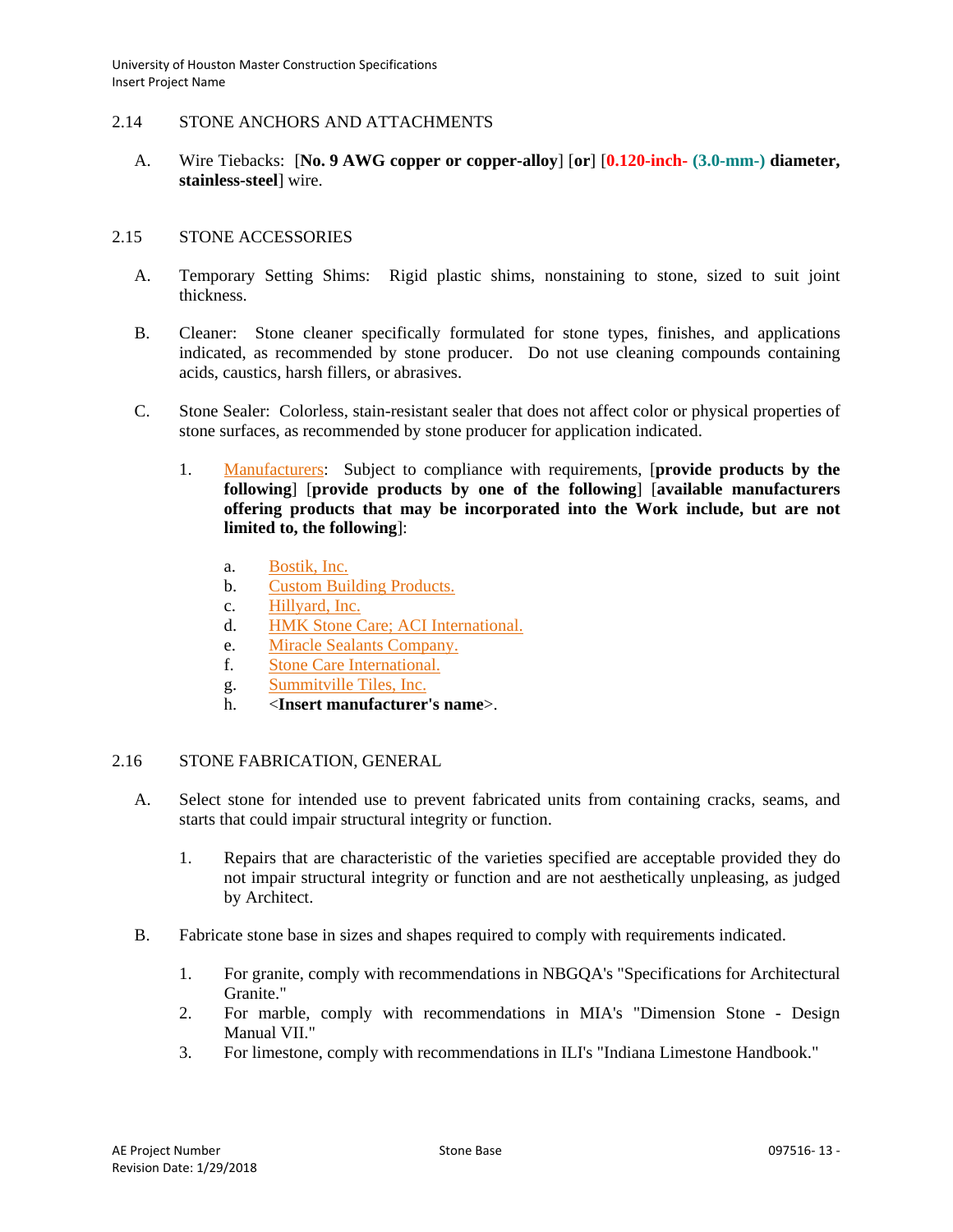- C. Cut stone to produce pieces of thickness, size, and shape indicated and to comply with fabrication and construction tolerances recommended by applicable stone association.
	- 1. Where items are installed with adhesive or where stone edges are visible in the finished work, make items uniform in thickness and of identical thickness for each type of item; gage back of stone if necessary.
	- 2. Clean sawed backs of stones to remove rust stains and iron particles.
	- 3. Dress joints straight and at right angle to face unless otherwise indicated.
- D. Fabricate molded work to produce stone shapes with a uniform profile throughout entire unit length and with precisely formed arris slightly eased to prevent snipping, and matched at joints between units.
	- 1. Produce moldings with machines having abrasive shaping wheels made to reverse contour of molding shape; do not sculpt moldings.
- E. Finish exposed faces and edges of stone to comply with requirements indicated for finish of each stone type required and to match approved Samples and mockups.
- F. Carefully inspect finished stone units at fabrication plant for compliance with requirements for appearance, material, and fabrication. Replace defective units.
	- 1. Grade and mark stone for overall uniform appearance when assembled in place. Natural variations in appearance are acceptable if installed stone units match range of colors and other appearance characteristics represented in approved Samples[ **and mockups**].

## 2.17 STONE BASE

- A. Nominal Thickness: [**3/4 inch (20 mm)**] [**7/8 inch (22 mm)**] [**1-1/4 inches (32 mm)**] unless otherwise indicated.
- B. Top-Edge Detail: [**Straight, slightly eased at corner**] [**3/8-inch (10-mm) bevel**] [**3/4-inch (20-mm) radius**] [**3/8-inch (10-mm) radius**] [**As indicated**].
- C. Ends: [**Butt ends into casings**] [**Butt ends into opening frames**] [**Return ends to depth of adjacent finish with edge detail same as top edge**] unless otherwise indicated.
- D. Joints: [**1/16-inch- (1.5-mm-) wide grouted joints**] [**1/8-inch- (3-mm-) wide grouted joints**] [**1/8-inch- (3-mm-) wide, sealant-filled joints**] [**Bonded joints, 1/32 inch (0.8 mm) or less in width**].
	- 1. Locate joints at midpoints between adjacent paneling joints unless otherwise indicated.

# 2.18 MIXES

- A. Spotting Plaster: Stiff mix of molding plaster and water.
- B. Mortar, General: Comply with referenced standards and with manufacturers' written instructions for mix proportions, mixing equipment, mixer speeds, mixing containers, mixing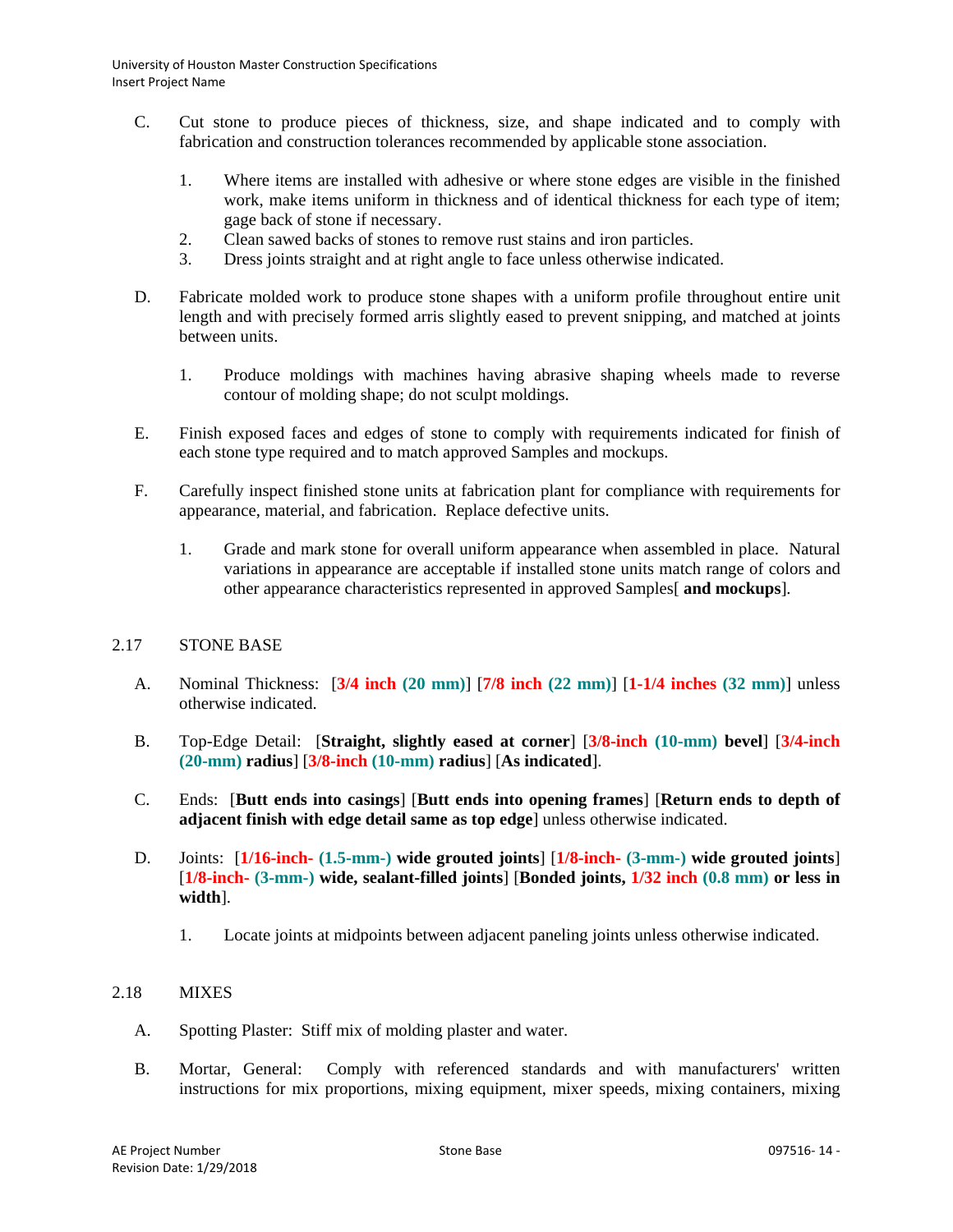time, and other procedures needed to produce mortar of uniform quality and with optimum performance characteristics.

- 1. Do not use admixtures, including pigments, air-entraining agents, accelerators, retarders, water-repellent agents, antifreeze compounds, or other admixtures unless otherwise indicated. Do not use calcium chloride.
- 2. Combine and thoroughly mix cementitious materials, water, and aggregates in a mechanical batch mixer unless otherwise indicated. Discard mortar when it has reached initial set.
- C. Setting Mortar: Comply with ASTM C 270, Proportion Specification.
	- 1. Type: [**N**] [**O**].
	- 2. Mix Proportions: 1 part portland cement and 2-1/2 to 4 parts lime with aggregate ratio of 2-1/4 to 3 times the volume of cement and lime.
- D. Pointing Mortar: Comply with ASTM C 270, Proportion Specification, for mortar types indicated. Provide pointing mortar mixed to match Architect's sample and complying with the following:
	- 1. Pigmented Pointing Mortar: Select and proportion pigments with other ingredients to produce color required. Do not exceed pigment-to-cement ratio of 1:10, by weight.
	- 2. Packaged Portland Cement-Lime Mix Mortar: Use portland cement-lime mix of selected color.
	- 3. Colored-Aggregate Pointing Mortar: Produce color required by combining colored aggregates with portland cement of selected color.
	- 4. Type: [**N**] [**O**].
	- 5. Mix Proportions: 1 part portland cement and 2-1/2 to 4 parts lime with aggregate ratio of 2-1/4 to 3 times the volume of cement and lime.
- E. Grout: Comply with mixing requirements of referenced ANSI standards and with manufacturer's written instructions.

# PART 3 - EXECUTION

## 3.1 EXAMINATION

- A. Examine surfaces to receive stone base and conditions under which stone base will be installed, with Installer present, for compliance with requirements for installation tolerances and other conditions affecting performance of stone base.
- B. Prepare written report, endorsed by Installer, listing conditions detrimental to performance of stone base.
- C. Proceed with installation only after unsatisfactory conditions have been corrected.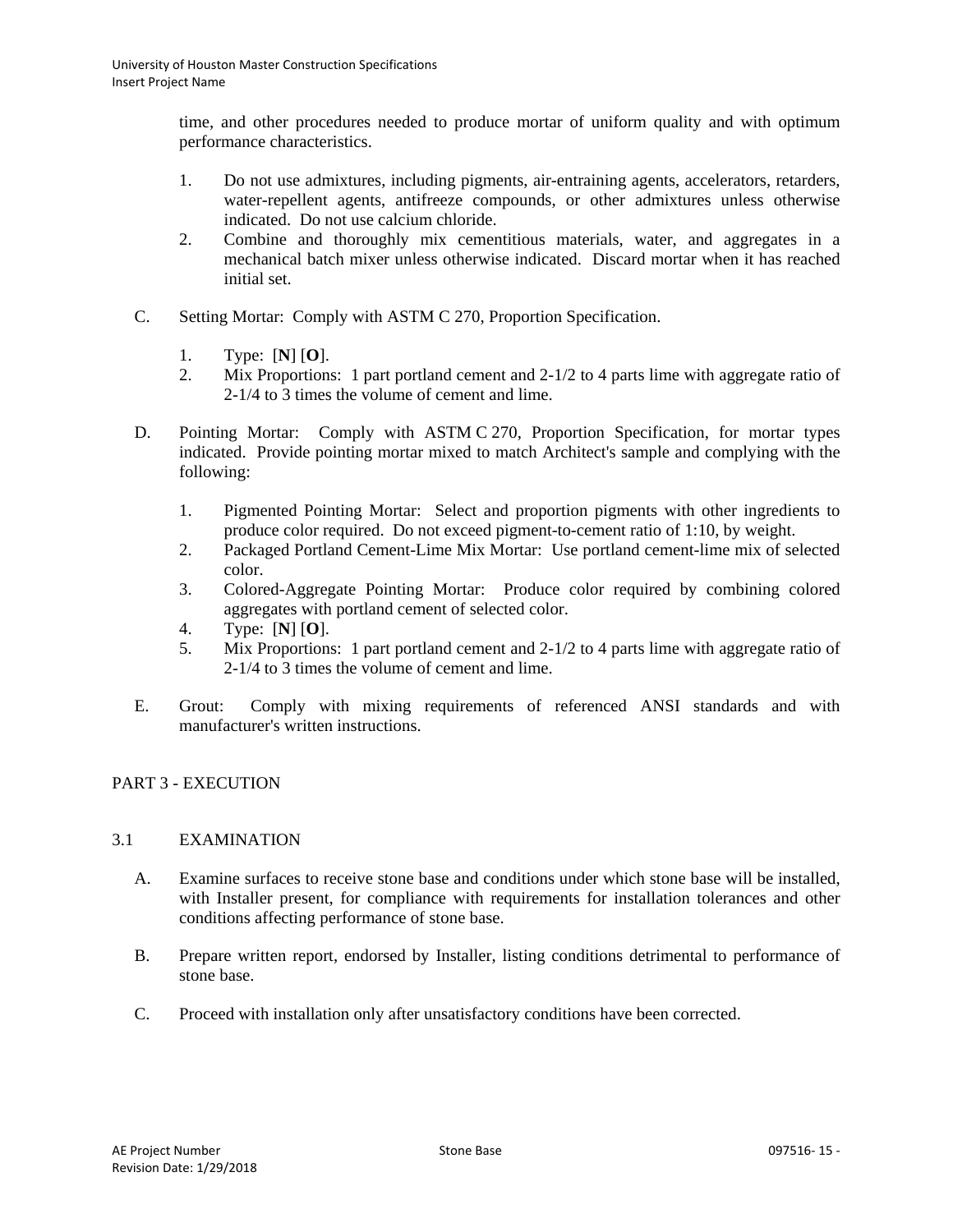# 3.2 SETTING STONE, GENERAL

- A. Before setting stone, clean surfaces that are dirty or stained by removing soil, stains, and foreign materials. Clean stone by thoroughly scrubbing with fiber brushes and then drenching with clear water. Use only mild cleaning compounds that contain no caustic or harsh materials or abrasives.
- B. Do necessary field cutting as stone is set. Use power saws with diamond blades to cut stone. Cut lines straight and true, with edges eased slightly to prevent snipping.
- C. Set stone to comply with requirements indicated. Install anchors, supports, fasteners, and other attachments indicated or necessary to secure stone in place. Shim and adjust anchors, supports, and accessories to set stone accurately in locations indicated, with edges and faces aligned according to established relationships and indicated tolerances.
- D. Erect stone units level, plumb, and true with uniform joint widths. Use temporary shims to maintain joint width.
- E. Provide expansion, control, and pressure-relieving joints of widths and at locations indicated.
	- 1. Sealing of expansion and other joints is specified in Section 079200 "Joint Sealants."
	- 2. Keep expansion joints free of plaster, mortar, grout, and other rigid materials.

### 3.3 CONSTRUCTION TOLERANCES

- A. Variation from Level: For lintels, sills, chair rails, horizontal bands, horizontal grooves, and other conspicuous lines, do not exceed 1/8 inch in 10 feet (3 mm in 3 m), 1/4 inch in 20 feet (6 mm in 6 m), 3/8 inch (10 mm) maximum.
- B. Variation in Joint Width: Do not vary from average joint width more than plus or minus 1/16 inch (1.5 mm) or one-fourth of nominal joint width, whichever is less.
- C. Variation in Plane between Adjacent Stone Units (Lipping): Do not exceed 1/32-inch (0.8-mm) difference between planes of adjacent units.

### 3.4 INSTALLATION OF STONE BASE

- A. Stone Base: At locations with stone paneling, set units by adhering to stone paneling with water-cleanable epoxy adhesive. Hold adhesive back from exposed edges of joints to allow for grouting.
- B. Stone Base: At locations with stone paneling, set units firmly against setting spots. Locate setting spots at anchors and spaced not more than 18 inches (450 mm) apart unless otherwise indicated. Provide no fewer than two anchors per piece for stone base up to 48 inches (1200 mm) in length, plus one additional anchor for each additional 24 inches (600 mm) of length.
- C. Stone Base: At locations without stone paneling, adhere units to plywood backing with full spread of water-cleanable epoxy adhesive. Hold adhesive back from exposed edges of joints to allow for grouting.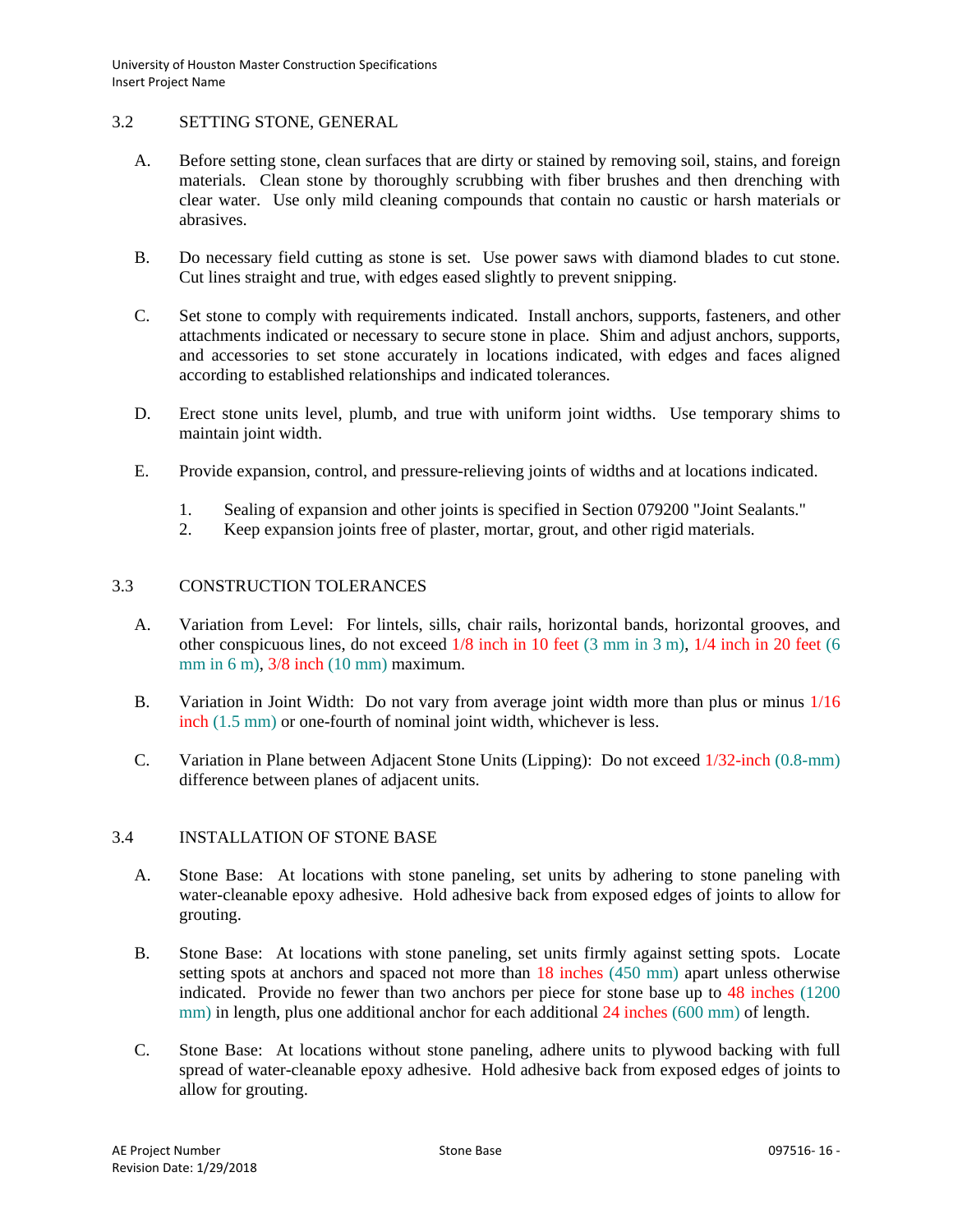- D. Stone Base: At locations without stone paneling, adhere units to gypsum board with full spread of [**organic**] [**water-cleanable epoxy**] adhesive. Hold adhesive back from exposed edges of joints to allow for grouting.
- E. Assemble indicated multiple-piece stone base by bonding joints with stone adhesive as units are set. Mask areas adjacent to joints to prevent adhesive smears. Clamp units in place to ensure that surfaces are properly aligned and joints are minimum width.
- F. [**Grout**] [**Point**] joints after setting stone.
- G. Fill[ **indicated**] joints with sealant after setting [**and grouting**] [**and pointing**] stone.

# 3.5 GROUTING JOINTS

- A. Grout stone to comply with ANSI A108.10.
	- 1. Use sanded grout mixture for joints wider than 1/8 inch (3 mm).
	- 2. Use unsanded grout mixture for joints 1/8 inch (3 mm) and narrower.
- B. Remove temporary shims before grouting.
- C. Tool joints uniformly and smoothly with plastic tool.

## 3.6 POINTING JOINTS WITH MORTAR

- A. Prepare stone-joint surfaces for pointing with mortar by removing temporary shims, dust, and mortar particles. Where setting spots occur at joints, rake out excess setting mortar or plaster to a depth of not less than 1/2 inch (13 mm).
- B. Point stone joints by placing pointing mortar in layers of not more than  $3/8$  inch (10 mm). Compact each layer thoroughly and allow it to become thumbprint hard before applying next layer. Apply mortar first to areas where depths are greater than surrounding areas until a uniform depth is formed.
- C. Tool joints when pointing mortar is thumbprint hard. Use a round jointer having a diameter 1/8 inch (3 mm) larger than width of joint.

## 3.7 JOINT-SEALANT INSTALLATION

A. Prepare joints and apply sealants of type and at locations indicated to comply with applicable requirements in Section 079200 "Joint Sealants." Remove temporary shims before applying sealants.

## 3.8 ADJUSTING AND CLEANING

A. In-Progress Cleaning: Clean stone base as work progresses. Remove adhesive, grout, mortar, and sealant smears immediately.